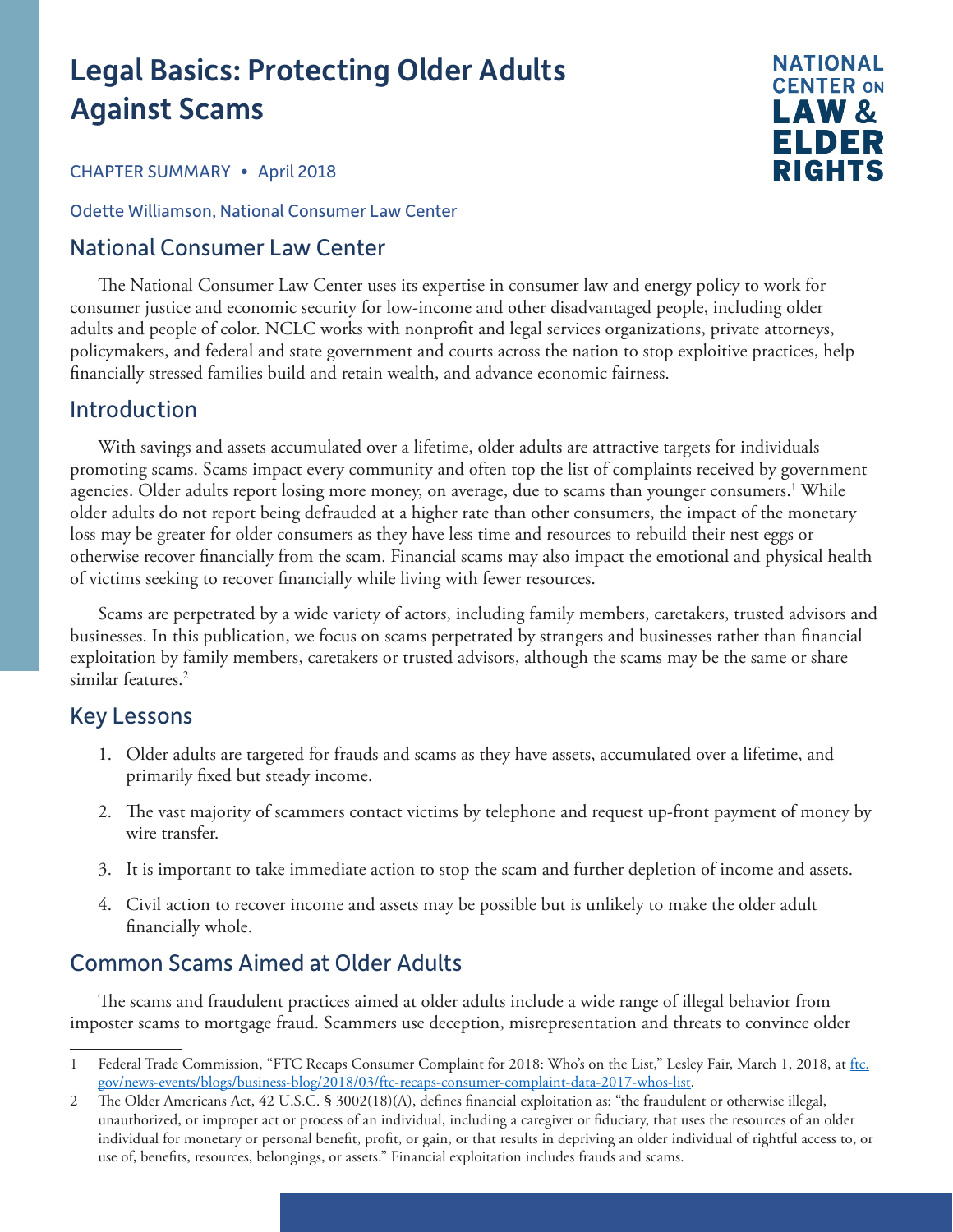adults to send money or provide personal or financial information. The most common frauds and scams aimed at older adults are described below.

#### Imposter scam

An imposter scam involves an individual pretending to be someone else to extract money or financial information from an older adult. Imposters assume many identities, often posing as government officials, employees of well-known business, or even family members. Popular scams include offers of technical support to fix non-existent computer problems by individuals claiming affiliation with well-known technology companies. Some imposters claim affiliation with a government agency to trick older adults into providing bank account information, purportedly to obtain new Medicare cards or receive Medicare or other government benefits. Other imposters pose as family members, such as grandchildren, in need of immediate financial assistance.

#### Identity theft

Identity theft is a crime that results in the unauthorized access and use of an older adult's financial or personal information. A person's identity can be stolen as a result of a lost or stolen wallet or purse; a data breach at a financial institution, retailer or other business; a phishing or other online scam aimed at consumers; high tech skimming of credit card information with a tool during a legitimate business transaction; or a dishonest employee appropriating a customer's information.<sup>3</sup> The unauthorized release of personally identifiable information (e.g., name, date of birth, social security number) may lead to credit card fraud, tax fraud and other financial scams. With tax-related identity theft, for example, scammers file fraudulent tax returns using stolen Social Security numbers to claim victims' refunds or obtain employment.

#### Home improvement and mortgage-related scams

Nearly 80% of older adults own a home. Unscrupulous home improvement contractors use high pressure tactics to encourage homeowners, especially those with deferred maintenance needs, to pay for incomplete or shoddy work. Another class of scammers target homeowners in financial distress with promises to reduce mortgage payments or otherwise stave off foreclosure in exchange for an up-front fee. Unfortunately, these foreclosure rescue/loan modification scammers provide little or no service, and disappear with the money, leaving the homeowner in a worse position with little time to save the home. Consumers lose thousands of dollars to these scams each year making home improvement and mortgage-related scams profitable and common. Information on homeownership, and homes in foreclosures is easily obtainable from publicallyavailable databases, making it easy for scammers to tailor their solicitation to appeal to older consumers.

#### Fraudulent marketing practices

Older adults are subject to fraudulent marketing practices related to several types of products or services including: sweepstakes, prize promotions and lotteries; healthcare-related products and services; investments, business opportunities, and work-from home programs; and charitable donations. Scammers promise cash prizes, products or services in exchange for money or a donation. Most schemes involve payment up-front, with the promise that the product, service or cash reward will be provided later. As with other scams, these schemes are commonly promoted over the telephone or through direct mail.

## Understanding Scams and Early Intervention

Scams are perpetrated using a variety of tools. Most fraudulent schemes and scams play out over the telephone. Home-bound older adults may be particularly vulnerable to telemarketing fraud, especially if they have experienced cognitive decline or other age-related mental incapacity. Scams are also promoted through

<sup>3</sup> Phishing commonly involves the use of scam emails to trick consumers into revealing financial information including account numbers and passwords.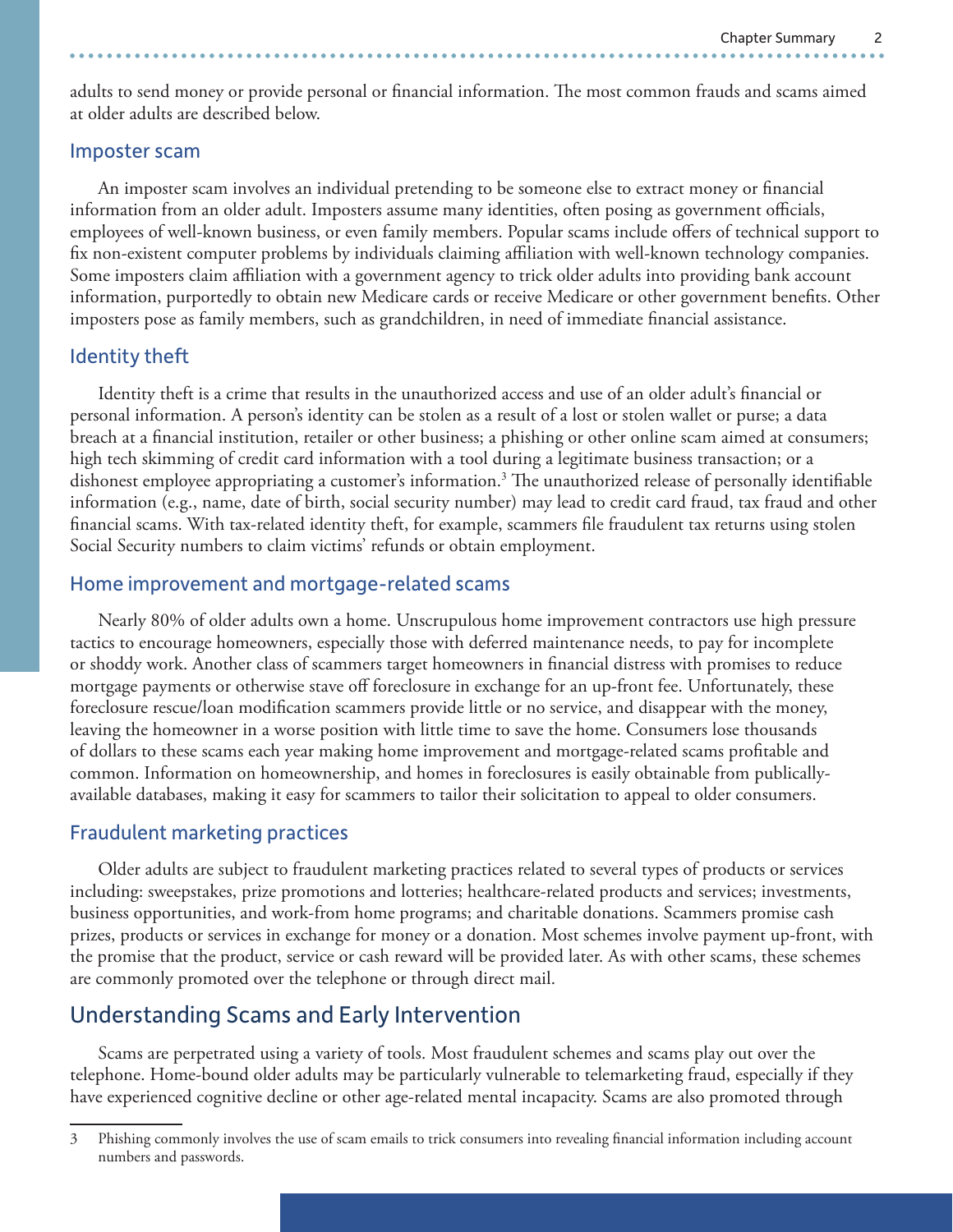direct mail, online, through free-meal financial seminars, and in newspaper and broadcast media. Older adults with special types of assets (e.g., homes, pension plans) may be targeted for particular types of scams.

Once the scammer gains the trust or cooperation of the older adult, he will request personal or financial information or money. Money is wired, using money transfer services such as MoneyGram or Western Union, placed on a prepaid card, or designated account. Other scammers access the consumer's bank account, credit card or create fake accounts in the consumer's name.

It is important for advocates to recognize the signs of a scam to intervene early and stem further loss of money and assets. Intervening can be challenging because most scams are not reported either to authorities or family members. The victim may feel embarrassed, guilty or fearful of the perpetrator. Once involved, steps should be taken immediately to secure bank accounts and other financial information. If an older adult is hospitalized or otherwise incapacitated, family members can obtain permission to submit complaints on the person's behalf. Complaints can be submitted to federal agencies, such as the [Federal Trade Commission](https://www.ftc.gov) (FTC) and [Consumer Financial Protection Bureau](https://www.consumerfinance.gov/complaint/getting-started/) (CFPB), and state attorneys general consumer complaint hotlines. Fraud is also a crime and local law enforcement may be willing to intervene. Victims with impairments due to physical or mental disabilities may need the assistance of Adult Protective Services.

## Consumer Protections for Victims of Financial Scams

Other types of practical or legal intervention may be necessary to protect the income and assets of older adults, or prevent re-victimization. Some victims may seek civil legal assistance to address the scam and return of the money or property taken by the scammer. Financial redress may be difficult or impossible if the money or assets have been transferred. However, federal and state laws can provide protections up front, especially if steps are taken early, or aid in recovery of assets. Here are examples.

#### Unauthorized credit card use

Federal law protects consumers against the unauthorized use of a credit card.<sup>4</sup> Unauthorized use, that is when someone steals, borrows or otherwise uses the older adult's credit card without permission, most commonly occurs with identity theft. The consumer's responsibility for unauthorized use of a credit card is limited to \$50. Consumers may challenge an unauthorized charge or any other error (e.g., billed for incorrect amount) which appears on a monthly statement.<sup>5</sup> Information regarding how to raise the dispute appears on the back of the credit card statement.

#### Unauthorized debit card use

Federal law also protects consumers against unauthorized, fraudulent or illegal debits against bank accounts, such as those made with debit cards.<sup>6</sup> The extent of the consumer's responsibility for the unauthorized transfer of funds is determined by her promptness in notifying the financial institution. Generally a consumer is not responsible for a timely reported unauthorized transfer of money. If a report is not timely made, the consumer may be responsible for \$50, \$500, or an unlimited amount depending on when the unauthorized transfer occurred, whether the access device was lost or stolen, when a statement was sent, and when the consumer reported the loss or theft of the access device or the unauthorized charge. To dispute an unauthorized transfer or other error appearing on a bank statement, for example, the consumer must notify the bank within 60 days.7 Consumers can notify the financial institution by telephone, in writing or in person.

<sup>4</sup> Truth in Lending Act, 15 U.S.C. § 1643.

<sup>5</sup> The Fair Credit Billing Act, part of the Truth in Lending Act, 15 U.S.C. § 1666.

<sup>6</sup> The Electronic Funds Transfer Act (EFTA), 15 U.S.C. §§ 1693–1693r.

<sup>7</sup> 15 U.S.C. § 1693f(a).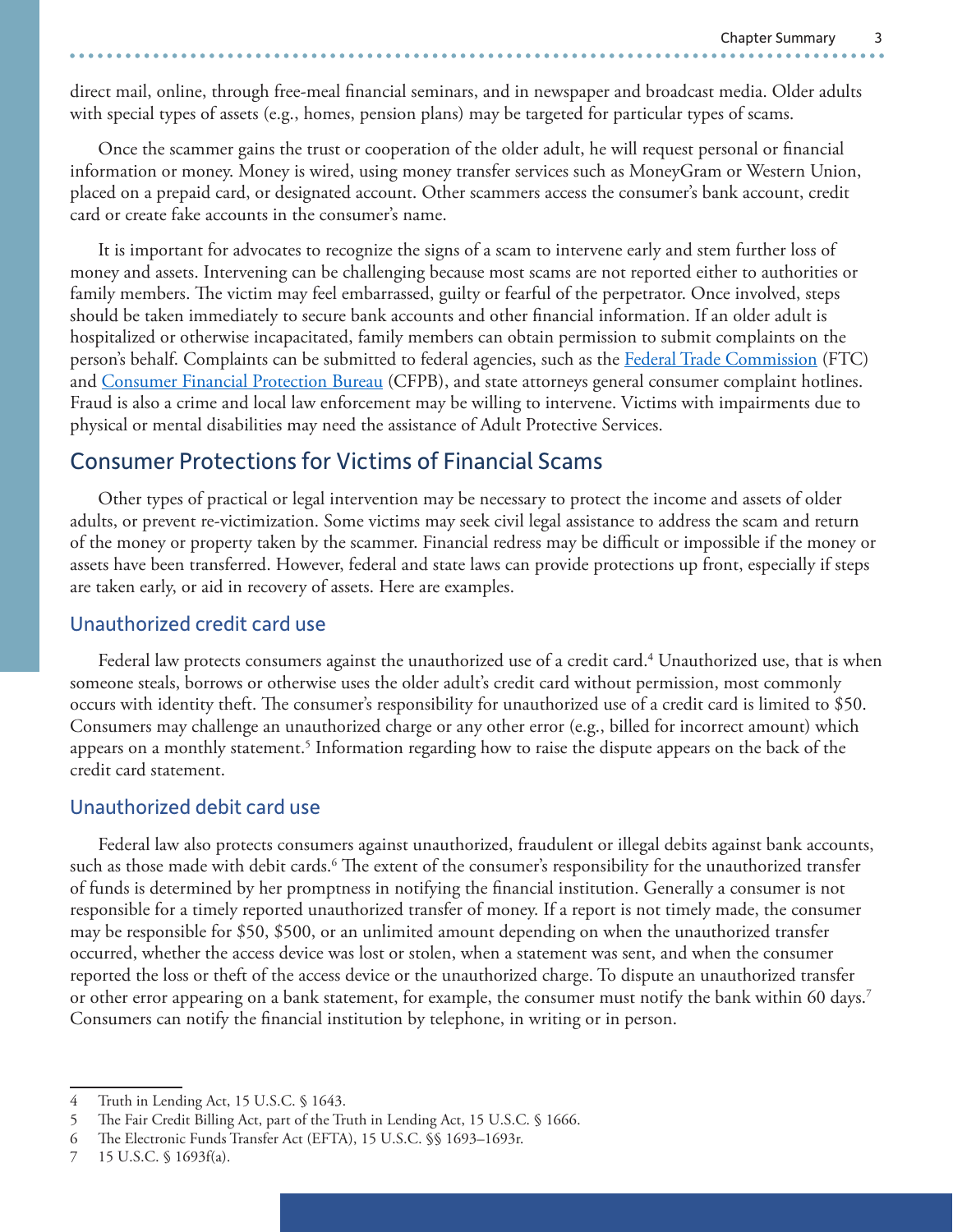## Abusive robocalls

The vast majority of scams are promoted over the telephone, often autodialed calls with prerecorded messages (robocalls). Federal law generally prohibits abusive methods of contacting consumers, including robocalls and text messages to cell phones without prior consent.8 Older adults inundated with telemarketing calls can register their telephone number with the National Do-Not Call Registry, maintained by the FTC. Calls by or on behalf of tax-exempt nonprofit organizations are generally excluded from the law's coverage.

## Protections for home and off-site sales

The FTC's Cooling-Off Rule provides consumers with a three day right to cancel a sale made in the home or other off-site location such as hotels, restaurants or the seller's temporary location.<sup>9</sup> The door-to-door salesperson must provide notice of the right to cancel as well as two copies of the cancellation form. Consumers do not have to provide a reason for cancelling the transaction.

## Unfair and deceptive acts and practices

Each state and the District of Columbia have enacted an unfair and deceptive acts and practices (UDAP) law aimed at preventing deceptive, fraudulent and abusive practices in the marketplace. Many states allow for enhanced penalties where the victim is elderly or disabled.<sup>10</sup>

Other state common laws, including fraud, unconscionability, breach of fiduciary duty, and contract law may prove helpful in challenging scams.

#### **PRACTICE TIP**

#### Responding to Identity Theft

Victims of identity theft can take the steps outlined below to report the scam. Recovering from identity theft may be an extended process involving closing fraudulent accounts, correcting credit reports and responding to other issues caused by the scam. Initially the consumer should:

- Request a fraud alert from one of the credit reporting companies. A fraud alert is a statement added to a consumer's credit report asking creditors to contact the consumer before issuing credit. Experian, Equifax or TransUnion can place an alert on the record of an identity theft victim, and alert the other credit reporting companies to do the same. The initial fraud alert lasts 90 days and can be renewed. Consumers can order copies of their credit report from the three companies and review them to make sure no additional fraudulent accounts have been opened or unauthorized charges made to existing accounts.
	- » Credit Reporting Companies
		- EXPERIAN: 1-888-EXPERIAN (1-888-397-3742), TTY (1-800-972-0322); [experian.com](http://www.experian.com)
		- EQUIFAX: 1-800-685-1111; [equifax.com](https://www.equifax.com/personal/)
		- TransUnion: 1-800-888-4213; [transunion.com](https://www.transunion.com/)
- Contact companies where accounts have been opened fraudulently and ask that the accounts be

<sup>8</sup> Telephone Consumer Protection Act (TCPA), 47 U.S.C. § 227.

<sup>9</sup> FTC Cooling Off Rule, 16 C.F.R. § 429.

<sup>10</sup> See, e.g., Arkansas, Ark. Code Ann. §§ 4-88-201–4-88-207; California, Cal. Bus. & Prof. Code § 17206.1; Delaware, Del. Code Ann. tit. 6, § 2581; Florida, Fla. Stat. § 501.2077; Georgia, Ga. Code Ann. § 10-1-851; Hawaii, Haw. Rev. Stat. § 480-13.5; Illinois, 815 Ill. Comp. Stat. § 505/7; Iowa, Iowa Code § 714.16A; Louisiana, La. Rev. Stat. Ann. § 51:1407(D); Minnesota, Minn. Stat. § 325F.71; Nevada, Nev. Rev. Stat. §§ 598.0933, 598.0973; New York, N.Y. Gen. Bus. Law § 349-c; Pennsylvania, 73 Pa. Stat. Ann. § 201-8(b); Tennessee, Tenn. Code Ann. § 47-18-125; Texas, Tex. Bus. & Com. Code Ann. § 17.47(c)(2); Wisconsin, Wis. Stat. § 100.264; Wyo. Stat. Ann. § 40-12-111.